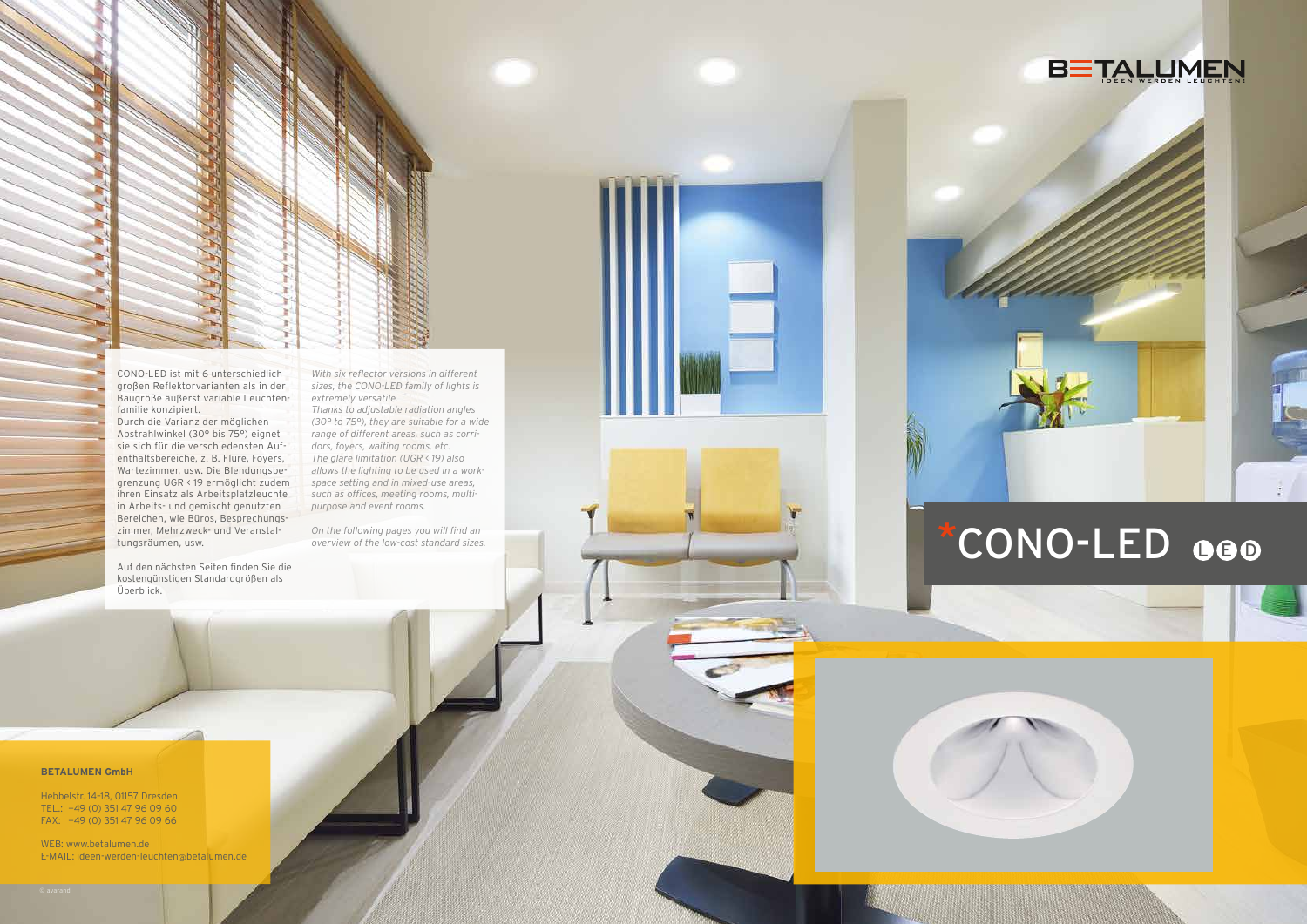Abdeckung Diffusor/ *Diffuser cover*





## \*CONO-LED QQD



Reflektor glänzend/ Polished reflector



#### **Leuchte mit Diffusor: m**

- Abstrahlwinkel des Reflektors bleibt erhalten
- Hochwertige und effiziente Abdeckung, die den Einblick in die Leuchte mindert
- Abdeckung erzeugt in den Leistungsstufen AP und LP1 blendungsfreie Leuchte für den Einsatz an Bildschirmarbeitsplätzen

#### **Leuchte mit Acrylglas satiniert: Kts**

- Abstrahlwinkel des Reflektors wird aufgelöst unter Beibehaltung einer blendungsbegrenzten Abstrahlcharakteristik ("flood")
- Hochwertige und effiziente Abdeckung, die den Einblick in die Leuchte mindert

- Abstrahlwinkel des Reflektors wird aufgelöst ("flood")
- UV-beständige Abdeckung für den Einsatz im Freien/ unter einem Vordach in Kombination mit korrosionssicherer Bauweise

#### **Leuchte mit Prisma (Acrylglas transparent): Kk**

- Abstrahlwinkel des Reflektors wird aufgelöst ("flood")
- Abdeckung mit sehr breit strahlender Abstrahlcharakteristik für eine hohe Gleichmäßigkeit der Beleuchtungsstärke
- Abstrahlwinkel des Reflektors wird aufgelöst unter Beibehaltung einer blendungsbegrenzten Abstrahlcharakteristik ("flood")
- Hochwertige und effiziente Abdeckung, die den Einblick in die Leuchte mindert

#### **Leuchte mit Acrylglas transparent: Kt**

• Abstrahlwinkel des Reflektors bleibt erhalten • Abdeckung für spezielle Anwendungen (z. B. Decken mit Entlüftung)

#### **Leuchte mit Glas mattiert: Gm**

#### **Leuchte mit Acrylglas opalweiß: Kp**



- *• Radiation angle of the reflector is preserved*
- *• Efficient, high-quality cover, which reduces the view into the luminaire*

*• The cover produces glare-free lighting for use at workstations with monitors in power levels AP and LP1*

#### **Luminaire with satin-finished acrylic glass: Kts**

- *• Radiation angle of the reflector is is adjusted, glare limitation is retained ("flood")*
- *• Efficient, high-quality cover, which reduces the view into the luminaire*

#### **Luminaire with prism (transparent acrylic glass): Kk**

- *• Radiation angle of the reflector is adjusted, glare limitation is retained ("flood")*
- *• Efficient, high-quality cover, which reduces the view into the luminaire*

#### **Luminaire with transparent acrylic glass: Kt**

- *• Radiation angle of the reflector is preserved*
- *• Cover for special applications (e.g. ceilings with ventilation)*

#### **Luminaire with matte glass: Gm**

- *• Radiation angle of the reflector is adjusted ("flood")*
- *• UV-resistant cover for use outdoors /under a canopy in combination with corrosion-proof construction*

#### **Luminaire with opal white acrylic glass: Kp**

- *• Radiation angle of the reflector is adjusted ("flood")*
- *• Cover with very wide radiation for a high level of homogeneity in the illumination intensity*

#### **LEUCHTENBESCHREIBUNG:**

- 6 Reflektorgrößen adaptieren CONO-LED variabel und flexibel an verschiedene Deckenausschnitte im Bereich von 90 bis 300mm
- Die Abstrahlwinkel (30° bis 75°) sind breit strahlend und gleichzeitig blendungsbegrenzt, die Reflektorgeometrie sorgt für eine herausragende Entblendung (UGR < 15 bis < 25)
- Durch den Einsatz modernster LEDs mit einem hocheffektiven Kühlmanagement wird eine typische Lebensdauer von bis >100.000 h erreicht.
- CONO-LED ist für den Einsatz in Bereichen mit 24-Stunden-Betrieb und mit hoher Schalthäufigkeit entwickelt

• Beton Eingießtopf/Einbaugehäuse für Ortbeton, z. B. für Reflektor "160"

#### **LUMINAIRE DESCRIPTION:**

- *• Six reflector sizes variably and flexibly adapt CONO-LED to the ceiling cut-outs available on site, ranging from 90 to 300 mm*
- *• The radiation angle of the open design (30–75°) is wide with reduced glare, reflector geometry ensures outstanding glare suppression (UGR < 15 – < 25)*
- *• Thanks to the use of the latest LEDs with highly effective cooling management, a typical service life of > 100,000 hours is achieved. CONO-LED was especially developed for use in areas with 24-hour operation and high switching frequency*

#### **TECHNISCHE DATEN:**

- *• Deckeneinbauleuchte*
- *• LED AP/ LP1 > 100.000 h, LP2/LP3 > 80.000 h, MP > 50.000 h L80 B10*
- *• Anschlusselement*
- *• Konverter extern • Anschluss*
- *max. 1,5 mm2 • IP20/II*
- *• Ref*lektor Aluminium matt oder glänzend (Abstrahlwinkel siehe Tabelle)
- Weiß Feinstruktur
- Metall pulverbeschichtet
- Konverter 0/50/60 Hz (AC/DC), 100.000 h, extern zum Einlegen in die Zwischendecke, anschlussfertig verdrahtet, geeignet für Durchgangsverdrahtung
- Befestigung in der Zwischendecke mittels Kipphebelfedern
- Deckenstärke 2 25 mm

#### **OPTIONEN:**

- LED-Parameter (Lichtstrom, Farbwiedergabe, Farbtemperatur) nach Wahl
- Baugröße und Breite des Abdeckrings für Deckenausschnitt nach Wahl
- Konverter dimmbar (DALI, 1 – 10 V, via Funk/ EnOcean, Wireless via App -Bluetooth®/ Casambi™-, via Taster, via un:c Bus -IPv6-Netzwerk-, via Netzleitung -ready2mainsTM -...)
- Notlichtfunktionen nach Wahl
- Art der Abdeckung nach Wahl
- Deckenring in RAL-Farbe nach Wahl
- Leuchte mit Abdeckung (z. B. Glas mattiert) in korrosionssicherer Bauweise für den Einsatz im Freien unter einem Vordach
- Lieferung inkl. Betoneingießtopf

### **TECHNICAL DETAILS:**

- *• Recessed ceiling luminaire*
- *• LED AP/ LP1 > 100,000 h, LP2/LP3 > 80,000 h, MP > 50,000 h L80 B10*
- *• Connection element*
- *• External converter*
- *• Connection max. 1,5 mm2*
- *• IP20/II*
- *• Aluminium reflector, matte or shiny (for radiation angle, see table on following pages)*
- *• Fine white structure*
- *• Powder-coated metal*
- *• Converter: 0/50/60 Hz (AC/DC; > 100,000 h) external for insertion in the suspended ceiling, ready-for-connection wiring, suitable for through wiring*
- *• Attachment in the suspended ceiling by means of lever springs*
- *• Ceiling thickness 2-25 mm*

#### **OPTIONS:**

- *• LED parameters (luminous flux, colour reproduction, colour temperature) of your choice*
- *• Your choice of size and width of the cover ring for the ceiling section*
- *• Dimmable converter (DALI, 1–10 V, via wireless/EnOcean, wireless via app Bluetooth®/ CasambiTM-, via switch, via un:c bus IPv6 network, via network cable -ready2mainsTM -...)*
- *• Your choice of emergency light functions*
- *• Cover type of your choice*
- *• Ceiling ring in RAL colour of your choice*
- *• Luminaire with cover (e. g. matte glass ) in corrosion-proof design for use outdoors under a canopy*
- *• Supplied with concrete casting pot*

#### **HINWEISE:**

- Lichtquelle und Betriebsgerät durch Fachkundige austauschbar
- Varianten mit UGR < 19 auf Anfrage lieferbar
- Für Tunable white LED und dim-to-warm empfehlen wir den Einsatz einer lichtstreuenden Abdeckung (Prisma, Acrylglas satiniert oder opalweiß oder Glas mattiert)
- Für Dimmung via Taster bitte Ausführung in DALI bestellen.

#### **ZUBEHÖR:**

### **ACCESSORIES:**

*• Concrete casting pot / installation housing for concrete, e. g. for reflector "160"*

#### **NOTES:**

- *• Light source and control gear suitable for replacement by a professional.*
- *• Versions with UGR < 19 available on request*
- *• Tunable white and dim-to-warm LED available on request. We recommend using with a light-diffusing cover (prism, acrylic glass: satin finish, opal white, or matte)*
- *• For dimming via switch please order the DALI version*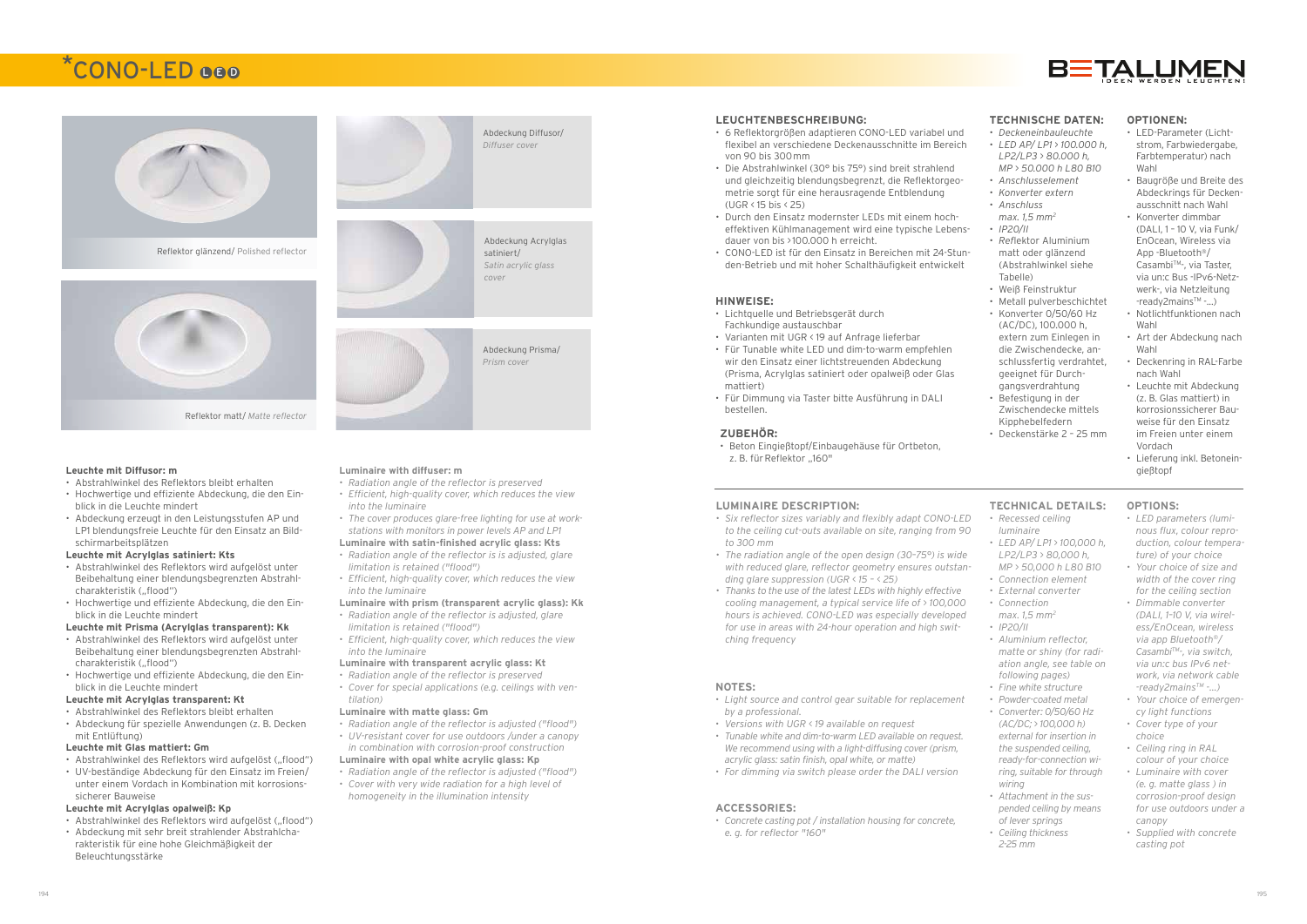#### **CONO-LED, Deckenring D 110 mm, Reflektor .. 70"**

|                 |                         |             |             | Lichtstrom <i>luminous flux</i> |                        |                                                  |                             |                           | Abstrahl-                           |                                          | Bestell-Nr.              |
|-----------------|-------------------------|-------------|-------------|---------------------------------|------------------------|--------------------------------------------------|-----------------------------|---------------------------|-------------------------------------|------------------------------------------|--------------------------|
| Var.            | Abde-<br>ckung<br>cover | 927<br>(lm) | 830<br>(lm) | 840<br>(lm)                     | $927 -$<br>965<br>(lm) | Einbautiefe<br><i>installation</i><br>depth (mm) | Leistung*<br>wattage<br>(W) | Gewicht<br>weight<br>(kg) | winkel<br>angle of<br>radiation (°) | Deckenöffnung<br>ceiling opening<br>(mm) | order number<br>CRI > 80 |
| CP              | (offen)                 | 400         | 470         | 490                             |                        | 75                                               | 3.7                         | 0.4                       | 30                                  | 90                                       | 1/4103.198. 4100         |
| <b>CP</b>       | satiniert               | 360         | 430         | 450                             |                        | 75                                               | 3.7                         | 0.5                       | 45                                  | 90                                       | 1/4103.198.04100Kts      |
| CP              | Prisma                  | 320         | 390         | 400                             |                        | 75                                               | 3.7                         | 0.5                       | 45                                  | 90                                       | 1/4103.198.S4100Kk       |
| AP              | (offen)                 | 660         | 790         | 810                             | 600                    | 75                                               | 6.7                         | 0.4                       | 30                                  | 90                                       | 1/4103.198. 4175         |
| AP              | satiniert               | 610         | 730         | 740                             | 550                    | 75                                               | 6.7                         | 0.5                       | 45                                  | 90                                       | 1/4103.198.04175Kts      |
| AP              | Prisma                  | 540         | 650         | 660                             | 490                    | 75                                               | 6.7                         | 0,5                       | 45                                  | 90                                       | 1/4103.198.S4175Kk       |
| LP1             | (offen)                 | 1370        | 1640        | 1680                            | 1170                   | 90                                               | 13,0                        | 0.5                       | 30                                  | 90                                       | 1/4152.198. 4350         |
| LP1             | satiniert               | 1250        | 1500        | 1540                            | 1070                   | 90                                               | 13,0                        | 0.6                       | 45                                  | 90                                       | 1/4152.198.04350Kts      |
| LP1             | Prisma                  | 1120        | 1340        | 1370                            | 960                    | 90                                               | 13,0                        | 0.6                       | 45                                  | 90                                       | 1/4152.198.S4350Kk       |
| LP <sub>2</sub> | (offen)                 | 1820        | 2180        | 2240                            | 1610                   | 90                                               | 19,0                        | 0.5                       | 30                                  | 90                                       | 1/4152.198. 4500         |
| LP <sub>2</sub> | satiniert               | 1670        | 1990        | 2050                            | 1470                   | 90                                               | 19.0                        | 0.6                       | 45                                  | 90                                       | 1/4152.198.04500Kts      |
| LP <sub>2</sub> | Prisma                  | 1490        | 1780        | 1830                            | 1320                   | 90                                               | 19,0                        | 0,6                       | 45                                  | 90                                       | 1/4152.198.S4500Kk       |
|                 |                         | iw90        | <b>WW</b>   | nw                              | cw190                  |                                                  |                             |                           |                                     |                                          | Bestell-Nr.-zusätze      |

netto Lichtstromangaben und Leistung der Leuchte bei Umgebungstemperatur 25 °C

\*tunable white CRI > 90, Leistung abweichend

*net luminous flux and luminaire power at ambient temperature of 25 °C/ \*Output of tunable white / \*tunable white CRI >90 differs from these values*

#### CONO<sup>-</sup>LED, Deckenring D 140 mm, Reflektor "95"

|                 |                         |                        | Lichtstrom <i>luminous flux</i> |             |                        | Einbautiefe                | Leistung*      | Gewicht        | Abstrahl-                           | Deckenöffnung           | Bestell-Nr.              |
|-----------------|-------------------------|------------------------|---------------------------------|-------------|------------------------|----------------------------|----------------|----------------|-------------------------------------|-------------------------|--------------------------|
| Var.            | Abde-<br>ckung<br>cover | 927<br>$(\mathsf{Im})$ | 830<br>(lm)                     | 840<br>(lm) | $927 -$<br>965<br>(lm) | installation<br>depth (mm) | wattage<br>(W) | weight<br>(kg) | winkel<br>angle of<br>radiation (°) | ceiling opening<br>(mm) | order number<br>CRI > 80 |
| CP              | (offen)                 | 400                    | 470                             | 490         |                        | 75                         | 3.7            | 0,5            | 40                                  | 120                     | 1/4105.198. 4100         |
| CP              | satiniert               | 360                    | 430                             | 450         |                        | 75                         | 3.7            | 0.6            | 45                                  | 120                     | 1/4105.198. 4100Kts      |
| CP              | Prisma                  | 320                    | 390                             | 400         |                        | 75                         | 3.7            | 0.6            | 45                                  | 120                     | 1/4105.198._4100Kk       |
| AP              | (offen)                 | 660                    | 790                             | 810         | 600                    | 75                         | 6,7            | 0,5            | 40                                  | 120                     | 1/4105.198. 4175         |
| AP              | satiniert               | 610                    | 730                             | 740         | 550                    | 75                         | 6,7            | 0,6            | 45                                  | 120                     | 1/4105.198. 4175Kts      |
| AP              | Prisma                  | 540                    | 650                             | 660         | 490                    | 75                         | 6.7            | 0.6            | 45                                  | 120                     | 1/4105.198. 4175Kk       |
| LP1             | (offen)                 | 1370                   | 1640                            | 1680        | 1170                   | 90                         | 13,0           | 0,6            | 40                                  | 120                     | 1/4154.198. 4350         |
| LP1             | satiniert               | 1250                   | 1500                            | 1540        | 1070                   | 90                         | 13,0           | 0.7            | 45                                  | 120                     | 1/4154.198.04350Kts      |
| LP1             | Prisma                  | 1120                   | 1340                            | 1370        | 960                    | 90                         | 13,0           | 0.7            | 45                                  | 120                     | 1/4154.198.S4350Kk       |
| LP <sub>2</sub> | (offen)                 | 1820                   | 2180                            | 2240        | 1610                   | 90                         | 19,0           | 0,6            | 40                                  | 120                     | 1/4154.198. 4500         |
| LP <sub>2</sub> | satiniert               | 1670                   | 1990                            | 2050        | 1470                   | 90                         | 19,0           | 0.7            | 45                                  | 120                     | 1/4154.198.04500Kts      |
| LP <sub>2</sub> | Prisma                  | 1490                   | 1780                            | 1830        | 1320                   | 90                         | 19,0           | 0,7            | 45                                  | 120                     | 1/4154.198.S4500Kk       |
|                 |                         | iw90                   | <b>WW</b>                       | nw          | cw190                  |                            |                |                |                                     |                         | Bestellnr.-zusätze       |

netto Lichtstromangaben und Leistung der Leuchte bei Umgebungstemperatur 25 °C

\*tunable white CRI > 90, Leistung abweichend

*net luminous flux and luminaire power at ambient temperature of 25 °C/ \*Output of tunable white / \*tunable white CRI >90 differs from these values*









#### **Bestellnummernzusätze:** • Konverter 50/60 Hz, Lichtstrom nicht einstellbar \_/\_\_\_\_.\_\_\_.01 • Konverter mit stufenweise einstellbarem



- 
- Lichtstrom (ca. 70 130 %)
- Konverter dimmbar DALI \_/\_\_\_\_.\_\_\_.05dd
- Konverter dimmbar Bluetooth<sup>®</sup>/Casambi™ \_\_\_\_\_\_\_\_\_\_\_\_\_\_\_\_\_\_\_\_\_\_05dW
- Konverter dimmbar 1 10 V  $/$ \_\_\_\_\_\_\_\_\_\_.05
- Konverter dimmbar Phase-cut  $\angle$  \_\_\_\_\_\_\_\_\_\_\_.05Ph
- 
- 
- 
- 
- 
- Reflektor Aluminium glänzend • Korrosionssicher IP43, Glas mattiert,
- Konverter IP65 (LP1, LP3) • Korrosionssicher IP43, Glas mattiert,
	- Konverter IP20



#### **Order number codes:**



- *• 50/60 Hz converter, luminous flux not adjustable* \_/\_\_\_\_.\_\_\_.01
- *• Converter with incrementally adjustable luminous flux (approx. 70–130 %)*
- *• DALI dimmable converter \_/\_\_\_\_.\_\_\_.05dd*
- *• Bluetooth®/CasambiTM dimmable converter \_/\_\_\_\_.\_\_\_.05dW*
- *• 1–10 V dimmable converter \_/\_\_\_\_.\_\_\_.05*
	- *• Phase cut dimmable converter \_/\_\_\_\_.\_\_\_.05Ph*
- *• Dim-to-warm LED, CRI > 90, DALI \_/\_\_\_\_.\_\_\_.05ddtw90*
- 
- 
- - *• Aluminium reflector, matte \_/\_\_\_\_.\_\_\_.0\_*
	- *• Corrosion-proof IP43, matte glass, Converter IP65 (LP1, LP3)*
	- *• Corrosion-proof IP43, matte glass, Converter IP20*



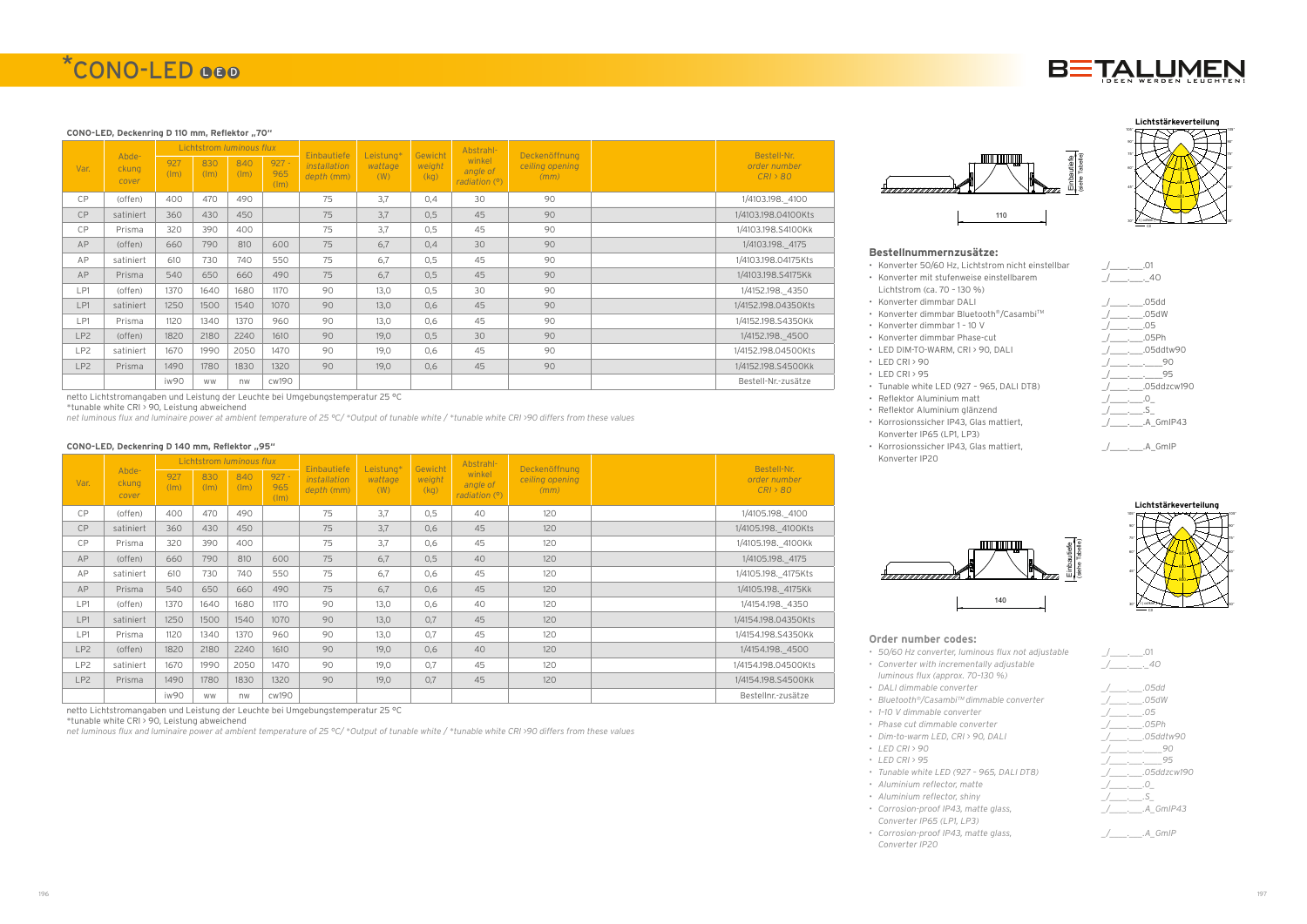## \*CONO-LED 000

#### CONO-LED, Deckenring, D 170 mm, Reflektor "120"

|                 |                         |             | Lichtstrom <i>luminous flux</i> |                        |                                   | Einbautiefe                | Leistung*      | Gewicht<br>weight<br>(kq) | Abstrahl-                             | Deckenöffnung           | Bestell-Nr.              |
|-----------------|-------------------------|-------------|---------------------------------|------------------------|-----------------------------------|----------------------------|----------------|---------------------------|---------------------------------------|-------------------------|--------------------------|
| Var.            | Abde-<br>ckung<br>cover | 927<br>(lm) | 830<br>(lm)                     | 840<br>$(\mathsf{Im})$ | $927 -$<br>965<br>$(\mathsf{Im})$ | installation<br>depth (mm) | wattage<br>(W) |                           | winkel<br>angle of<br>radiation $(9)$ | ceiling opening<br>(mm) | order number<br>CRI > 80 |
| AP              | (offen)                 | 700         | 830                             | 850                    | 630                               | 80                         | 6,7            | 0.6                       | 40                                    | 150                     | 1/3512.198. 4175         |
| AP              | Diffusor                | 650         | 770                             | 790                    | 580                               | 80                         | 6,7            | 0.7                       | 45                                    | 150                     | 1/3512.198.S4175m        |
| AP              | satiniert               | 640         | 760                             | 780                    | 580                               | 80                         | 6,7            | 0.7                       | 45                                    | 150                     | 1/3512.198.04175Kts      |
| AP              | Prisma                  | 600         | 720                             | 730                    | 540                               | 80                         | 6,7            | 0.7                       | 50                                    | 150                     | 1/3512.198.S4175Kk       |
| LP1             | (offen)                 | 1430        | 1720                            | 1760                   | 1230                              | 85                         | 13.0           | 0.7                       | 40                                    | 150                     | 1/3455.198. 4350         |
| LP1             | Diffusor                | 1330        | 1600                            | 1640                   | 1150                              | 85                         | 13.0           | 0.8                       | 45                                    | 150                     | 1/3455.198.S4350m        |
| LP1             | satiniert               | 1320        | 1580                            | 1620                   | 1130                              | 85                         | 13.0           | 0.8                       | 45                                    | 150                     | 1/3455.198.04350Kts      |
| LP1             | Prisma                  | 1230        | 1480                            | 1510                   | 1060                              | 85                         | 13.0           | 0.8                       | 50                                    | 150                     | 1/3455.198.S4350Kk       |
| LP <sub>2</sub> | (offen)                 | 1910        | 2290                            | 2350                   | 1690                              | 85                         | 19.0           | 0.7                       | 40                                    | 150                     | 1/3455.198. 4500         |
| LP <sub>2</sub> | satiniert               | 1760        | 2100                            | 2150                   | 1550                              | 85                         | 19.0           | 0.8                       | 45                                    | 150                     | 1/3455.198.04500Kts      |
| LP <sub>2</sub> | Prisma                  | 1650        | 1970                            | 2020                   | 1450                              | 85                         | 19,0           | 0.8                       | 50                                    | 150                     | 1/3455.198.S4500Kk       |
| LP3             | (offen)                 | 2580        | 3090                            | 3170                   | 2360                              | 115                        | 27,2           | 0.9                       | 40                                    | 150                     | 1/3679.198. 4700         |
| LP3             | satiniert               | 2370        | 2840                            | 2910                   | 2170                              | 115                        | 27,2           | 1,0                       | 45                                    | 150                     | 1/3679.198.04700Kts      |
| LP3             | Prisma                  | 2220        | 2660                            | 2730                   | 2030                              | 115                        | 27,2           | 1,0                       | 50                                    | 150                     | 1/3679.198.S4700Kk       |
| <b>MP</b>       | (offen)                 | 4190        | 5020                            | 5150                   | 3580                              | 135                        | 39,1           | 1,1                       | 57                                    | 150                     | 1/3680.198. 41050        |
| <b>MP</b>       | satiniert               | 3870        | 4630                            | 4750                   | 3310                              | 135                        | 39,1           | 1,2                       | 60                                    | 150                     | 1/3680.198.041050Kts     |
| <b>MP</b>       | Prisma                  | 3640        | 4360                            | 4470                   | 3110                              | 135                        | 39,1           | 1,2                       | 65                                    | 150                     | 1/3680.198.S41050Kk      |
|                 |                         | iw90        | <b>WW</b>                       | nw                     | cw190                             |                            |                |                           |                                       |                         | Bestellnr.-zusätze       |

netto Lichtstromangaben und Leistung der Leuchte bei Umgebungstemperatur 25 °C

\*tunable white CRI > 90, Leistung abweichend

*net luminous flux and luminaire power at ambient temperature of 25 °C/ \*Output of tunable white / \*tunable white CRI >90 differs from these values*

#### **CONO-LED, Deckenring, D 215 mm, Reflektor "160"**

- Konverter 50/60 Hz, Lichtstrom nicht einstellbar  $/$ \_\_\_\_\_\_\_\_\_.01 • Konverter mit stufenweise einstellbarem
- Lichtstrom (ca. 70 130 %)
- Konverter dimmbar DALI  $/$  . .05dd
- Konverter dimmbar Bluetooth<sup>®</sup>/Casambi™ \_\_\_\_\_\_\_\_\_\_\_\_\_\_\_\_\_\_\_\_\_\_05dW
- Konverter dimmbar 1 10 V  $/$ \_\_\_\_\_\_\_\_\_\_.05
- Konverter dimmbar Phase-cut  $\angle$  \_\_\_\_\_\_\_\_\_\_\_.05Ph
- 
- 
- 
- 
- Reflektor Aluminium matt  $/$ \_\_\_\_\_\_\_\_\_.0\_
- Reflektor Aluminium glänzend \_/\_\_\_\_.\_\_\_.S\_ • Korrosionssicher IP43, Glas mattiert,
- Konverter IP65 (LP1, LP3) • Korrosionssicher IP43, Glas mattiert,
- Konverter IP20

|                 |                         |             | Lichtstrom <i>luminous flux</i> |                        |                        | Einbautiefe                | Leistung*      | Gewicht        | Abstrahl-                           | Deckenöffnung           | Bestell-Nr.              |
|-----------------|-------------------------|-------------|---------------------------------|------------------------|------------------------|----------------------------|----------------|----------------|-------------------------------------|-------------------------|--------------------------|
| Var.            | Abde-<br>ckung<br>cover | 927<br>(lm) | 830<br>(lm)                     | 840<br>$(\mathsf{Im})$ | $927 -$<br>965<br>(lm) | installation<br>depth (mm) | wattage<br>(W) | weight<br>(kq) | winkel<br>angle of<br>radiation (°) | ceiling opening<br>(mm) | order number<br>CRI > 80 |
| AP              | (offen)                 | 700         | 830                             | 850                    | 630                    | 85                         | 6,7            | 0.7            | 40                                  | 190                     | 1/3394.198. 4175         |
| AP              | Diffusor                | 650         | 770                             | 790                    | 580                    | 85                         | 6.7            | 0,8            | 45                                  | 190                     | 1/3394.198.S4175m        |
| AP              | satiniert               | 640         | 760                             | 780                    | 580                    | 85                         | 6,7            | 0,8            | 45                                  | 190                     | 1/3394.198.04175Kts      |
| AP              | Prisma                  | 600         | 720                             | 730                    | 540                    | 85                         | 6.7            | 0,8            | 50                                  | 190                     | 1/3394.198.S4175Kk       |
| LP1             | (offen)                 | 1430        | 1720                            | 1760                   | 1230                   | 90                         | 13,0           | 0,8            | 40                                  | 190                     | 1/3260.198. 4350         |
| LP1             | Diffusor                | 1330        | 1600                            | 1640                   | 1150                   | 90                         | 13.0           | 0.9            | 45                                  | 190                     | 1/3260.198.S4350m        |
| LP1             | satiniert               | 1320        | 1580                            | 1620                   | 1130                   | 90                         | 13,0           | 0.9            | 45                                  | 190                     | 1/3260.198.04350Kts      |
| LP1             | Prisma                  | 1230        | 1480                            | 1510                   | 1060                   | 90                         | 13.0           | 0.9            | 50                                  | 190                     | 1/3260.198.S4350Kk       |
| LP <sub>2</sub> | (offen)                 | 1910        | 2290                            | 2350                   | 1690                   | 90                         | 19.0           | 0,8            | 40                                  | 190                     | 1/3260.198. 4500         |
| LP <sub>2</sub> | satiniert               | 1760        | 2100                            | 2150                   | 1550                   | 90                         | 19.0           | 0.9            | 45                                  | 190                     | 1/3260.198.04500Kts      |
| LP <sub>2</sub> | Prisma                  | 1650        | 1970                            | 2020                   | 1450                   | 90                         | 19.0           | 0.9            | 50                                  | 190                     | 1/3260.198.S4500Kk       |
| LP3             | (offen)                 | 2580        | 3090                            | 3170                   | 2360                   | 120                        | 27,2           | 1,0            | 40                                  | 190                     | 1/3429.198. 4700         |
| LP3             | satiniert               | 2370        | 2840                            | 2910                   | 2170                   | 120                        | 27,2           | 1.1            | 45                                  | 190                     | 1/3429.198.04700Kts      |
| LP3             | Prisma                  | 2220        | 2660                            | 2730                   | 2030                   | 120                        | 27,2           | 1,1            | 50                                  | 190                     | 1/3429.198.S4700Kk       |
| <b>MP</b>       | (offen)                 | 4190        | 5020                            | 5150                   | 3580                   | 140                        | 39.1           | 1,2            | 57                                  | 190                     | 1/3426.198. 41050        |
| <b>MP</b>       | satiniert               | 3870        | 4630                            | 4750                   | 3310                   | 140                        | 39,1           | 1,3            | 60                                  | 190                     | 1/3426.198.041050Kts     |
| <b>MP</b>       | Prisma                  | 3640        | 4360                            | 4470                   | 3110                   | 140                        | 39,1           | 1,3            | 65                                  | 190                     | 1/3426.198.S41050Kk      |
|                 |                         | iw90        | <b>WW</b>                       | nw                     | cw190                  |                            |                |                |                                     |                         | Bestellnr.-zusätze       |

netto Lichtstromangaben und Leistung der Leuchte bei Umgebungstemperatur 25 °C

\*tunable white CRI > 90, Leistung abweichend

*net luminous flux and luminaire power at ambient temperature of 25 °C/ \*Output of tunable white / \*tunable white CRI >90 differs from these values*









#### **Bestellnummernzusätze:**





#### **Order number codes:**



- *• 50/60 Hz converter, luminous flux not adjustable* \_/\_\_\_\_.\_\_\_.01
- *• Converter with incrementally adjustable luminous flux (approx. 70–130 %)*
- *• DALI dimmable converter \_/\_\_\_\_.\_\_\_.05dd*
- *• Bluetooth®/CasambiTM dimmable converter \_/\_\_\_\_.\_\_\_.05dW*
- *• 1–10 V dimmable converter \_/\_\_\_\_.\_\_\_.05*
- *• Phase cut dimmable converter \_/\_\_\_\_.\_\_\_.05Ph*
- *• Dim-to-warm LED, CRI > 90, DALI \_/\_\_\_\_.\_\_\_.05ddtw90*
- 
- 
- -
	- *• Corrosion-proof IP43, matte glass,*
	- *Converter IP65 (LP1, LP3) • Corrosion-proof IP43, matte glass,*
	- *Converter IP20*



*• LED CRI > 90 \_/\_\_\_\_.\_\_\_.\_\_\_\_90 • LED CRI > 95 \_/\_\_\_\_.\_\_\_.\_\_\_\_95 • Tunable white LED (927 – 965, DALI DT8) \_/\_\_\_\_.\_\_\_.05ddzcw190 • Aluminium reflector, matte \_/\_\_\_\_.\_\_\_.0\_ • Aluminium reflector, shiny \_/\_\_\_\_.\_\_\_.S\_ \_/\_\_\_\_.\_\_\_.A\_GmIP43 \_/\_\_\_\_.\_\_\_.A\_GmIP*